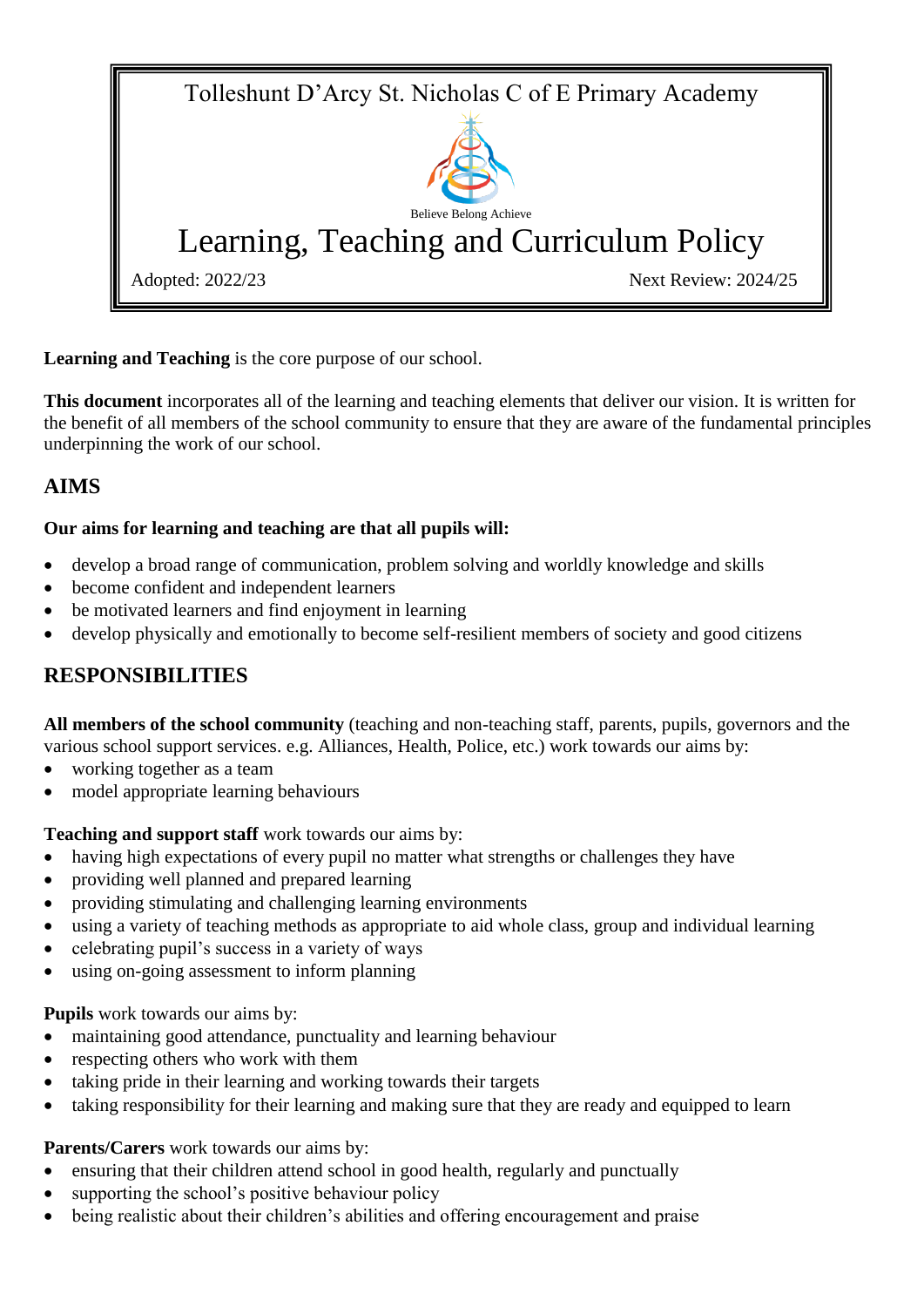- attending meetings to discuss their child's progress
- ensuring early contact with school to discuss matters which affect a child's happiness, progress and behaviour
- giving due importance to homework by providing appropriate help and support
- allowing their children to assume greater responsibility for their own actions as they progress through the school and promoting and supporting independence in school routines

**Governors** work towards our aims by:

- representing the interests of the community that the school serves
- supporting the staff, pupils and parents in working towards our aims
- carrying out their legal duties in a responsible manner
- monitoring and evaluating the work of the school in achieving its aims

## **ORGANISATION**

**Our curriculum is** skill based. Its flexible design enables teachers to plan learning that is specific to their learners' needs and interests. It enables teachers to utilise their own knowledge and skills to deliver interesting and relevant learning with enthusiasm.

We are developing GROWTH MIND SET – The more you do something the better at it you get!

**Our school is** divided into three learning stages. EYFS, Key stage 1 (Years 1 and 2) and key stage 2 (Y 3-6).

**Year Teams** work together to plan the whole curriculum overview for their pupils and share good practice. Team teaching and risk taking is encouraged where it most benefits pupils. Foundation subjects may be planned in blocks where it most benefits pupils learning.

**Class teachers** assess their class and individuals learning needs and focus on teaching the major skills that each child will need and use in life. They plan appropriate and challenging learning that will have the greatest impact on a child's progress.

#### **Outstanding LEARNING and TEACHING:**

| <b>ASSESS/ENGAGE</b> | <b>Every adult</b> knows the level of attainment of every pupil <b>and</b> what they have to<br>do next to engage them to make progress  |
|----------------------|------------------------------------------------------------------------------------------------------------------------------------------|
| <b>INDEPENDENCE</b>  | Good Learners can reflect on their learning and take responsibility for it. They are<br>resourceful and independent in their approaches. |
| <b>FEEDBACK</b>      | <b>Every pupil</b> knows what they have to do next to make progress and can talk<br>about what they have learnt, how and why             |
| <b>CHALLENGE</b>     | <b>Pupils</b> make 80% of the effort of learning<br><b>Adults</b> make 20% of the effort of learning                                     |

**Pupils with special needs** are supported according to need:

- within the classroom by the class teacher, Learning Support Assistant or Inclusion Leader
- outside of the class with the Inclusion Leader or Inclusion Support Assistant on a specific individual education programme
- by liaising with outside agencies and specialist teachers where appropriate

**Classroom helpers** are encouraged. Parent/carer/community volunteers support activities such as reading and educational visits/practical activities.

**Other trained staffs** sometimes including student teachers, sports coaches, language teachers, peripatetic music teachers, swimming instructors and others, are engaged to enhance the whole curriculum.